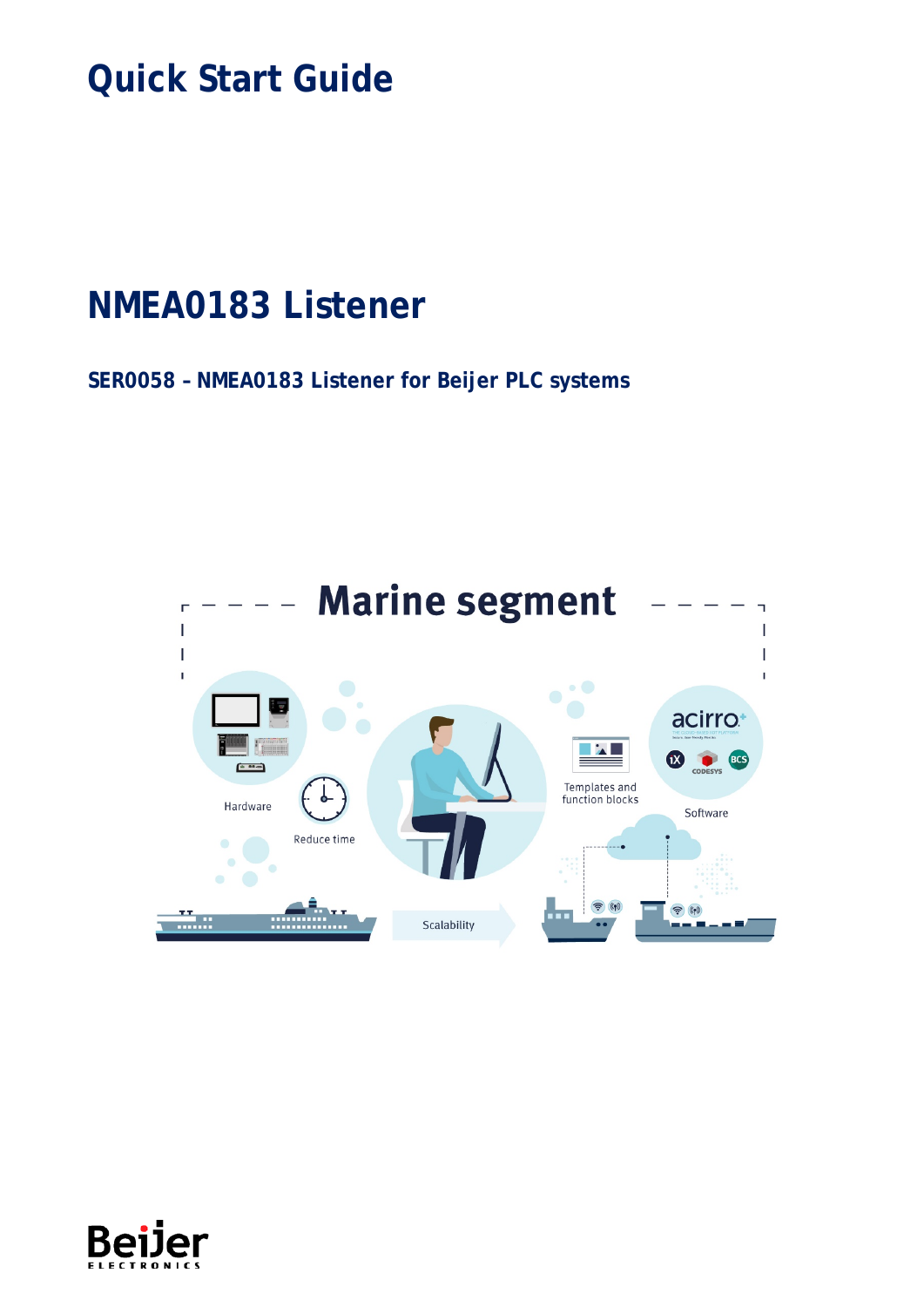# <span id="page-1-0"></span>**1. Function and area of use**

This document explains how to install and setup the NMEA0183Listener smartobject in BCS Tools/Codesys using control systems from Beijer Electronics.

This guide requires the following steps to be completed:

- Set up the actual hardware.
	- o X2 marine SC, X2 control, X2 extreme SC or BoX2 SC variants.
	- o Nexto Xpress (XP-CPU) or Nexto Modular (NX-CPU)
- Download the smartobject and install into BCS Tools.
- Verify the setup using a testproject.



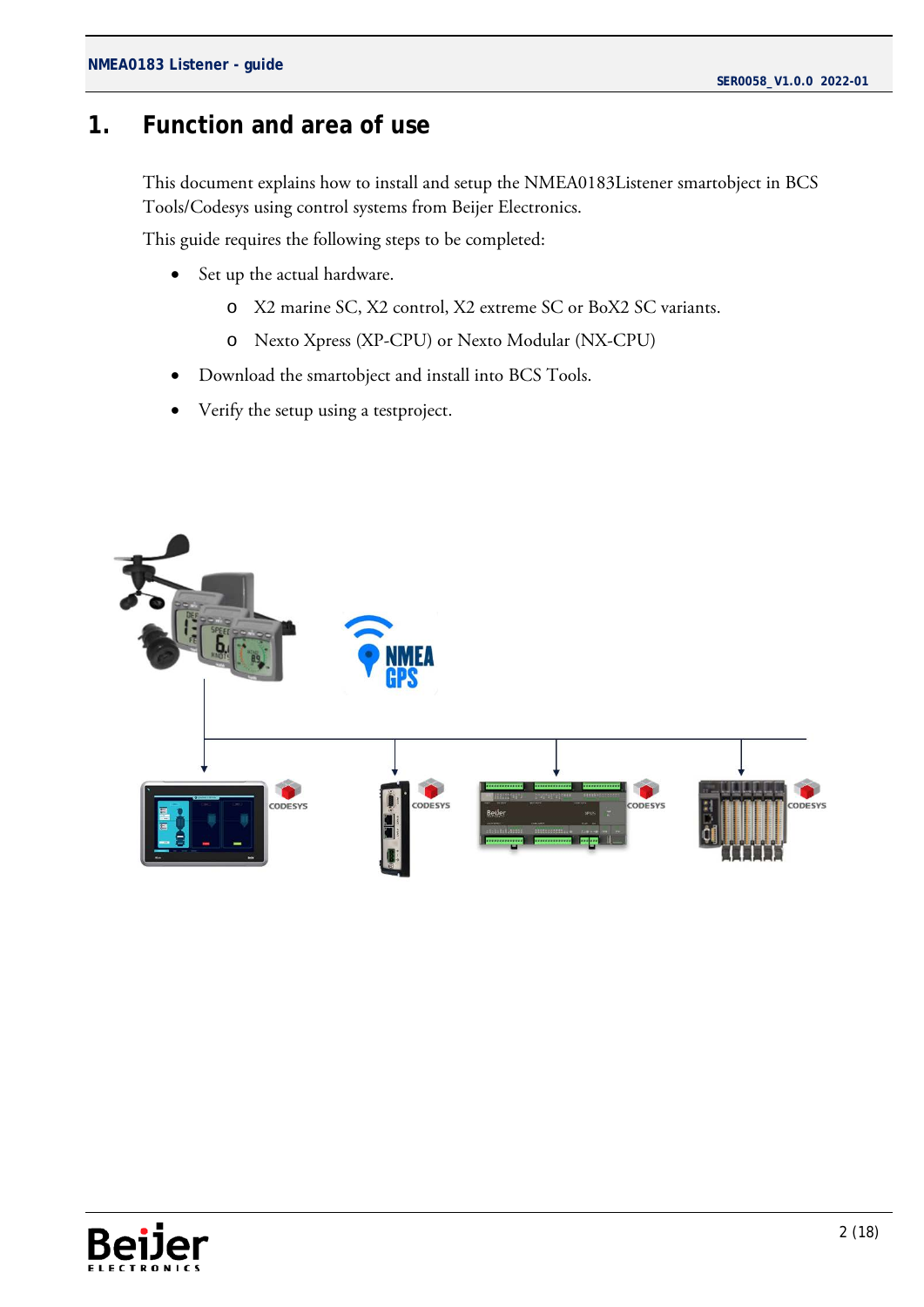# <span id="page-2-0"></span>**2. About this startup document**

This quick start guide should not be considered as a complete manual. It is an aid to be able to start using our smartobject for the X2 control series and the Nexto plc.

#### **Copyright © Beijer Electronics, 2022**

*This documentation (below referred to as 'the material') is the property of Beijer Electronics. The holder or user has a non-exclusive right to use the material. The holder is not allowed to distribute the material to anyone outside his/her organization except in cases where the material is part of a system that is supplied by the holder to his/her customer.* 

*The material may only be used with products or software supplied by Beijer Electronics. Beijer Electronics assumes no responsibility for any defects in the material, or for any consequences that might arise from the use of the material. It is the responsibility of the holder to ensure that any systems, for whatever applications, which is based on or includes the material (whether in its entirety or in parts), meets the expected properties or functional requirements. Beijer Electronics has no obligation to supply the holder with updated versions.*

Use the following hardware, software, drivers and utilities in order to obtain a stable application:

#### **Software**

• BCS Tools 3.33 or later [https://smartstore.beijerelectronics.com](https://smartstore.beijerelectronics.com/)

#### **Hardware**

- X2 marine SC (X2 control, X2 extreme SC and Box2 SC can also be used).
- Nexto Xpress (XP) or Nexto modular (NX).
- Marine equipment with NMEA0183 protocol or a simulator.

#### **For further information refer to**

[Beijer Electronics knowledge database, HelpOnline](https://www.beijerelectronics.se/sv-SE/Support/file-archive-tree-page)

This document and other quick start documents can be obtained from our homepage. Please use the address *support.europe@beijerelectronics.com* for feedback.

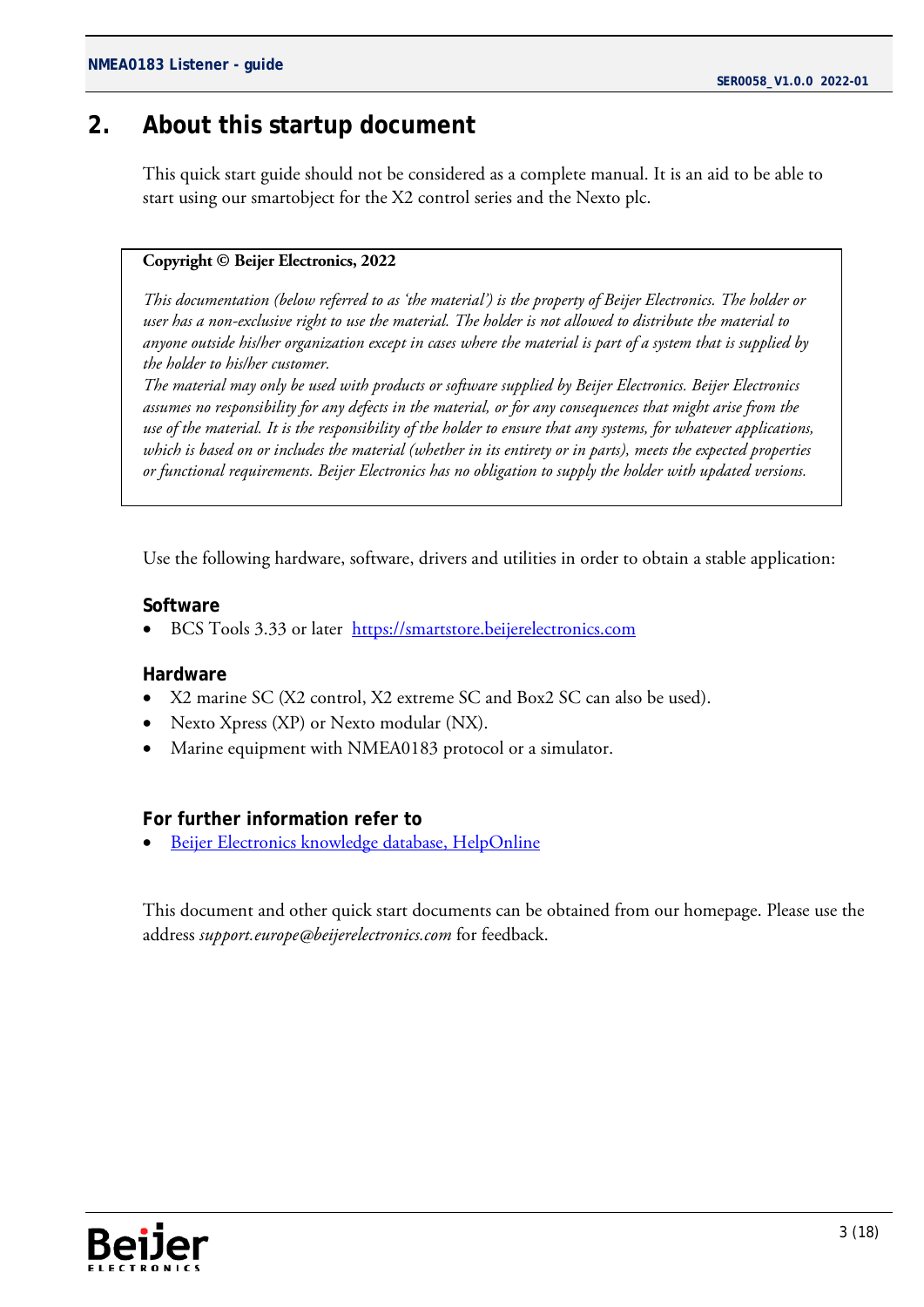#### <span id="page-3-0"></span>**Table of Contents**  $3.$

| 4.1<br>4.2                                                  |  |
|-------------------------------------------------------------|--|
| 5.1<br>5.2<br>5.3                                           |  |
| 6.1<br>6.2                                                  |  |
|                                                             |  |
| 8.1<br>8.2<br>8.3<br>8.4<br>8.5<br>8.6<br>8.7<br>8.8<br>8.9 |  |
| 9.1                                                         |  |

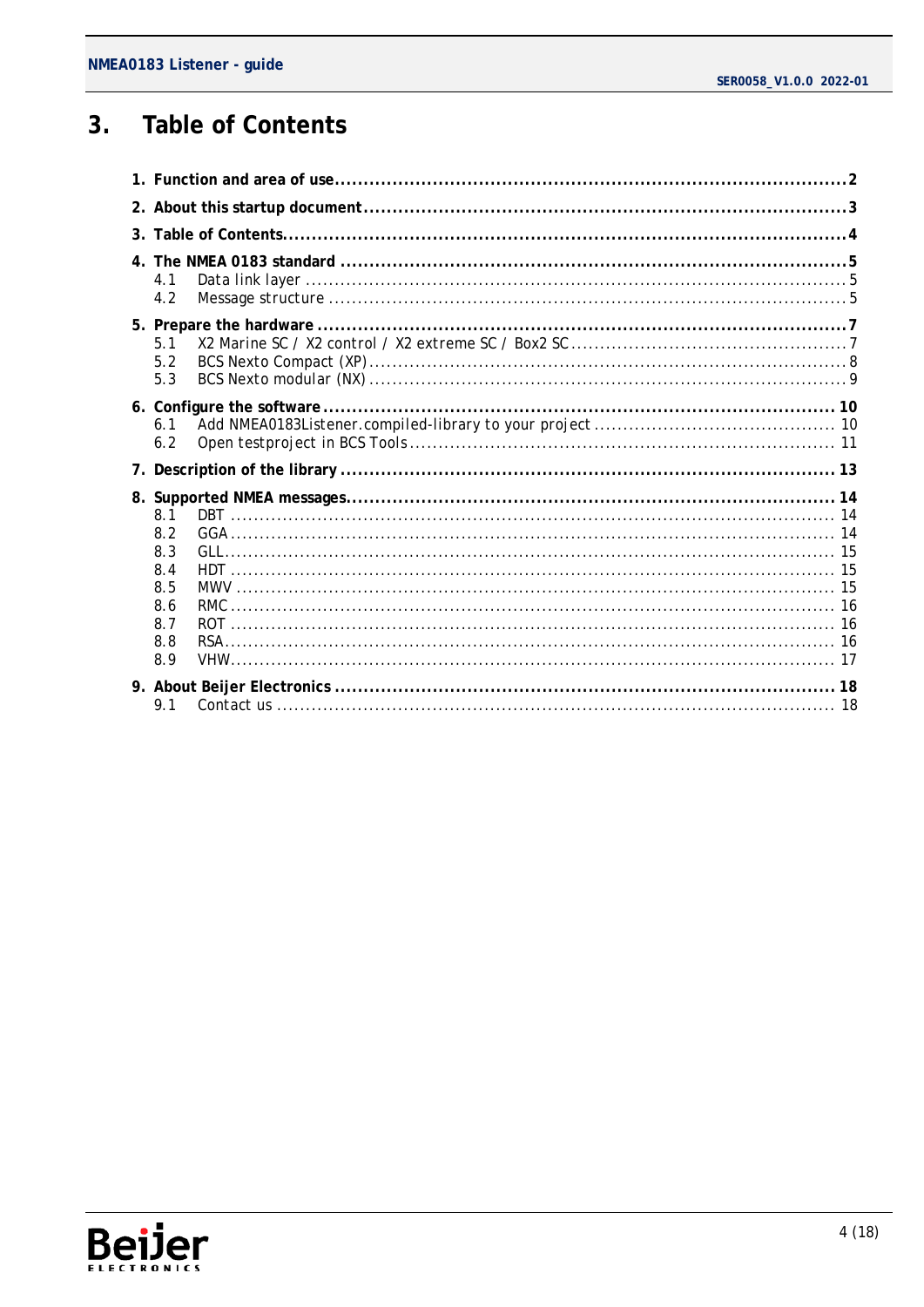# <span id="page-4-0"></span>**4. The NMEA 0183 standard**

NMEA 0183 is a combined electrical and data specification for communication between marine electronics such as echo sounder, sonars, anemometer, gyrocompass, autopilot, GPS receivers and many other types of instruments. It has been defined by, and is controlled by, the National Marine Electronics Association.

The electrical standard that is used is RS422, although most hardware with NMEA-0183 outputs are also able to drive a single RS232 port.

The NMEA 0183 standard uses a simple ASCII, serial communications protocol that defines how data are transmitted in a "sentence" from one "talker" to multiple "listeners" at a time.

#### <span id="page-4-1"></span>**4.1 Data link layer**

The Serial configuration is 4800, N, 8, 1 with no handshake. The recommended interconnect wiring is a shielded twisted pair, with the shield grounded only at the talker. The standard does not specify the use of a particular connector.



Note: The 0183-HS standard (HS = high speed) uses a 3-wire interface and a baud rate of 38400. This type of interface is not discussed here.

#### <span id="page-4-2"></span>**4.2 Message structure**

All data is transmitted in the form of sentences. Data are printable ASCII characters (16#20 – 16#7E). Each sentence starts with a "\$" sign and ends with <CR><LF>.

| <b>ASCII</b>             | <b>HEX</b> |                                           |
|--------------------------|------------|-------------------------------------------|
| $<$ CR>                  | $16\#0D$   | Carrige return                            |
| $<$ LF $>$               | $16\#0A$   | Line feed, end delimiter                  |
|                          | 16#21      | Start of encapsulation sentence delimiter |
| \$                       | 16#24      | Start delimiter                           |
| $\ast$                   | $16\#2A$   | Checksum delimiter                        |
| $\cdot$                  | 16#2C      | Field delimiter                           |
|                          | 16#5C      | TAG block delimiter                       |
| $\wedge$                 | 16#5E      | Code delimiter for HEX representation     |
| $\overline{\phantom{0}}$ | 16#7E      | Reserved                                  |

The following characters are reserved:

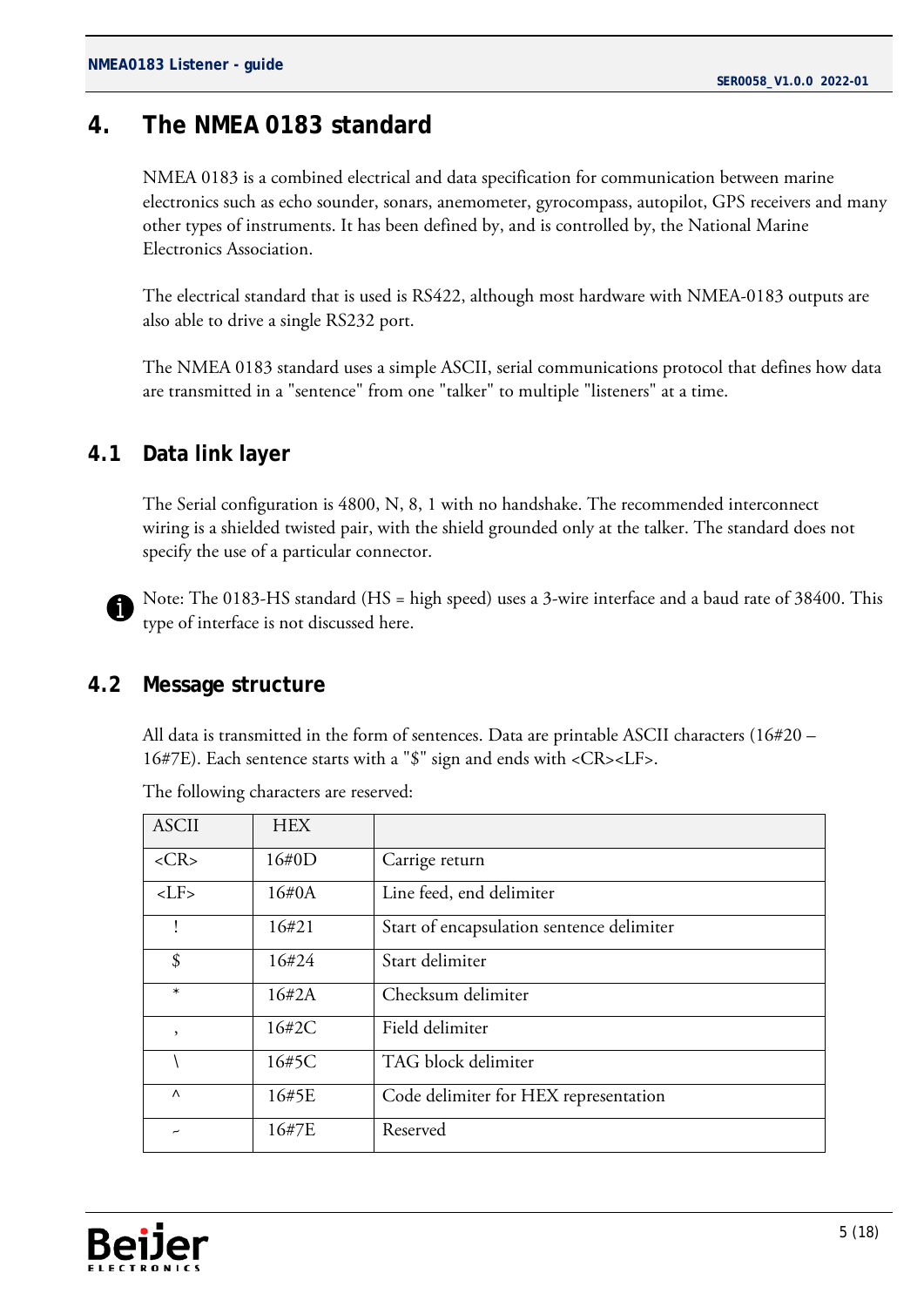There are three basic kinds of sentences: talker sentences, proprietary sentences and query sentences. It is the talker sentences that are the scope of the NMEA0183Listener smartobject.

An example of a talker sentence is:

#### **GLL Geographic Position – Latitude/Longitude**

 $1 \t23 \t45 \t67$  | | | | | | | \$--GLL,llll.ll,a,yyyyy.yy,a,hhmmss.ss,A\*hh<cr><lf>

- 1 Latitude
- 2 N or S (North or South)
- 3 Longitude

4 - E or W (East or West)

- 5 Time (UTC)
- 6 Status A Data Valid, V Data Invalid
- 7 Checksum

A sentence may contain up to 80 characters plus "\$" and CR/LF. If data for a field is not available, the field is omitted, but the delimiting commas are still sent, with no space between them. The checksum field consists of a "\*" and two hex digits representing the exclusive OR of all characters between, but not including, the "\$" and "\*".



Checksum is mandatory for the NMEA0182Listener smartobject.

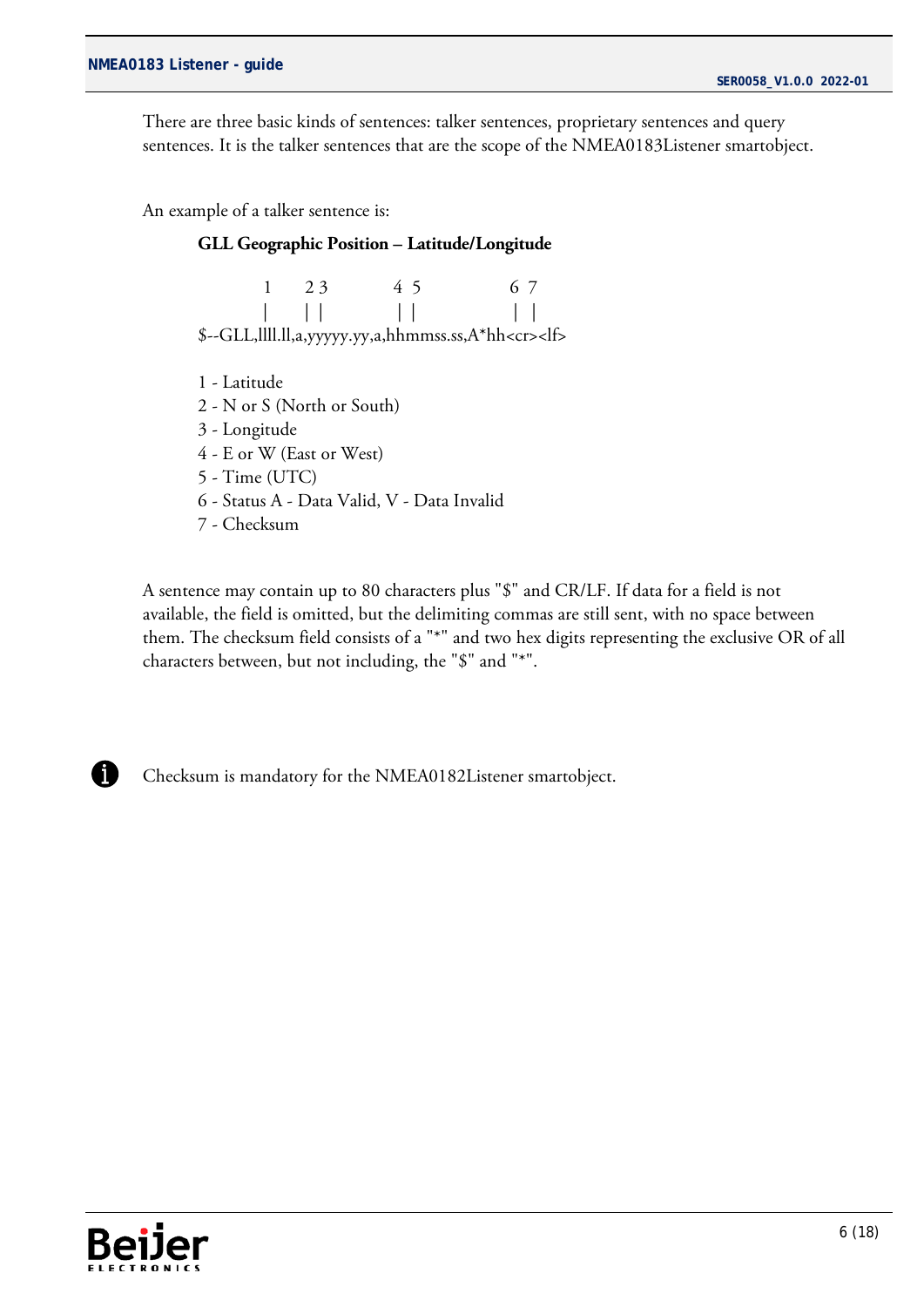# <span id="page-6-0"></span>**5. Prepare the hardware**

In this section we describe the hardware, connections and nessesery configuration for the different systems we can run the solution on.

## <span id="page-6-1"></span>**5.1 X2 Marine SC / X2 control / X2 extreme SC / Box2 SC**

A X2 panel or Box2 from Beijer Electronics with Codesys PLC runtime included is delivered with the needed serial ports for the smartobject to run. The needed connections is 24Vdc power and a serial line for the NMEA0183 signal. RS422/RS485 is normally used, but RS232 can also be used in a pointpoint connection if the NMEA equipment permits. A network connection to one of the LAN ports is nessesary for commissioning and program transfer.





#### **5.1.1 Connect serial port**

COM1 (RS232) or COM2(RS422/RS485) or COM3 (RS485) can be used to receive the NMEA 0183 signal. The serial parameters are normally 4800, N, 8, 1.



| Female DB-9         | <b>Pin</b> | <b>COM1</b> signal | <b>COM2</b> signal        | COM3 signal          |
|---------------------|------------|--------------------|---------------------------|----------------------|
|                     |            |                    | RS422 TX+/RS485 TX+/RX+   |                      |
|                     |            | <b>RS232 RX</b>    | ٠                         | ٠                    |
| $\circ$ 5<br>l9 ●   | ٩          | <b>RS232 TX</b>    | ٠                         |                      |
| $^{\circ}4$<br>l8 o | 4          |                    | <b>RS422 RX+</b>          | RS485 TX+/RX+        |
| ●3                  | 5          | <b>GND</b>         | <b>GND</b>                | <b>GND</b>           |
| $\circ$ 2<br>l6 o   | 6          |                    | RS422 TX- / RS485 TX-/RX- |                      |
| $^{\circ}$ 1        |            | <b>RS232 RTS</b>   | ٠                         |                      |
|                     |            | <b>RS232 CTS</b>   | ٠                         |                      |
|                     | ٥          | ٠                  | <b>RS422 RX-</b>          | <b>RS485 TX-/RX-</b> |

11

Normally the NMEA 0183 signal is RS422, but it is also possible use RS485 since it is the same electrical levels and we use only 1 pair (RX).

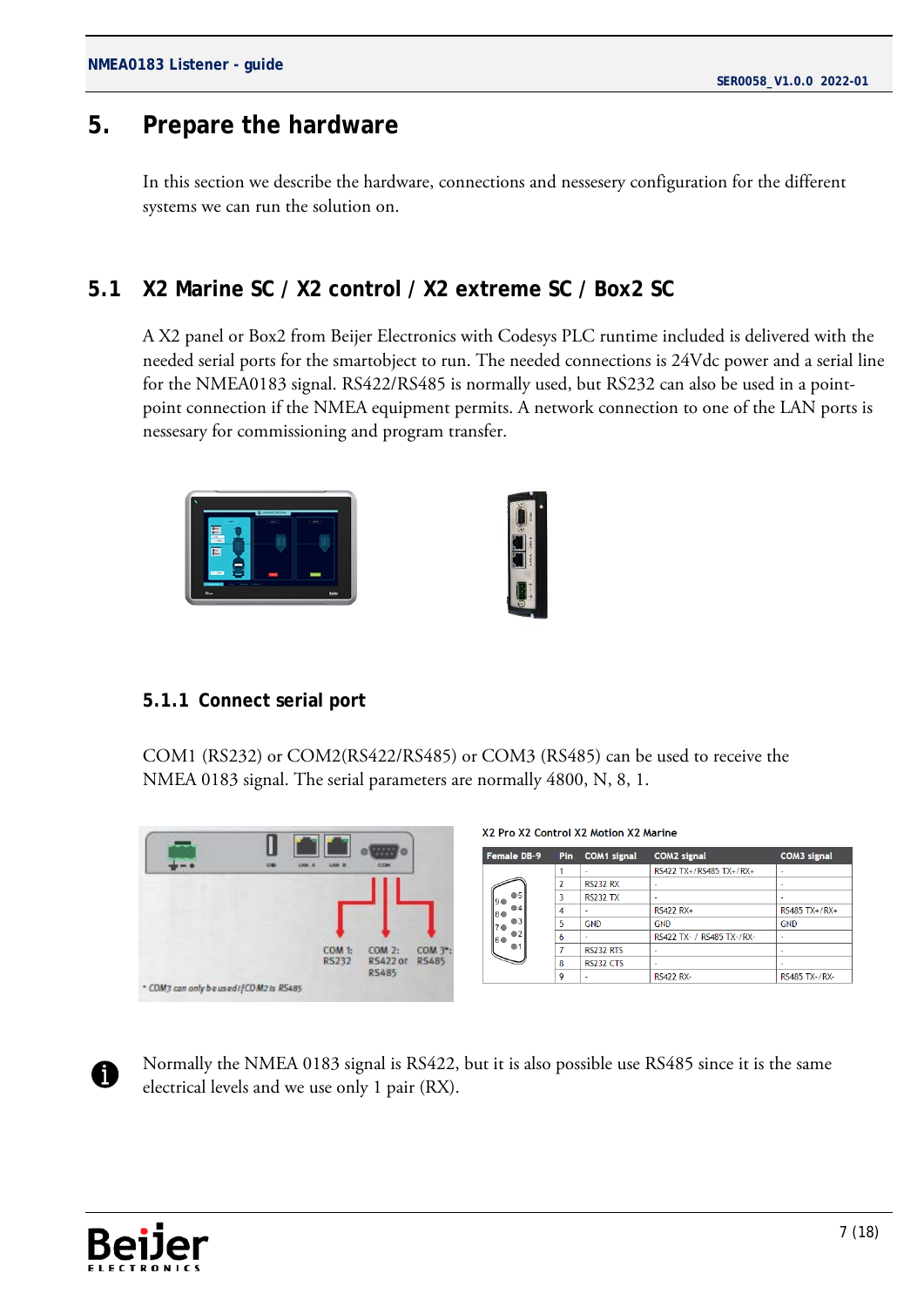## <span id="page-7-0"></span>**5.2 BCS Nexto Compact (XP)**

A compact PLC in the BCS XP-series with Codesys PLC runtime included is delivered with one serial RS485 port that can be used for NMEA 0183 purpose. The needed connections is 24Vdc power and a serial line for the NMEA0183 signal. A network connection to the LAN port is also nessesary for commissioning and program transfer.





#### **5.2.1 Connect serial port**

COM1 (RS485) is used to receive the NMEA 0183 signal. The serial parameters are normally 4800, N, 8, 1.



Normally the NMEA 0183 signal is RS422, but in this case we can use RS485 also since it is the same electrical levels and we use only 1 pair (RX).

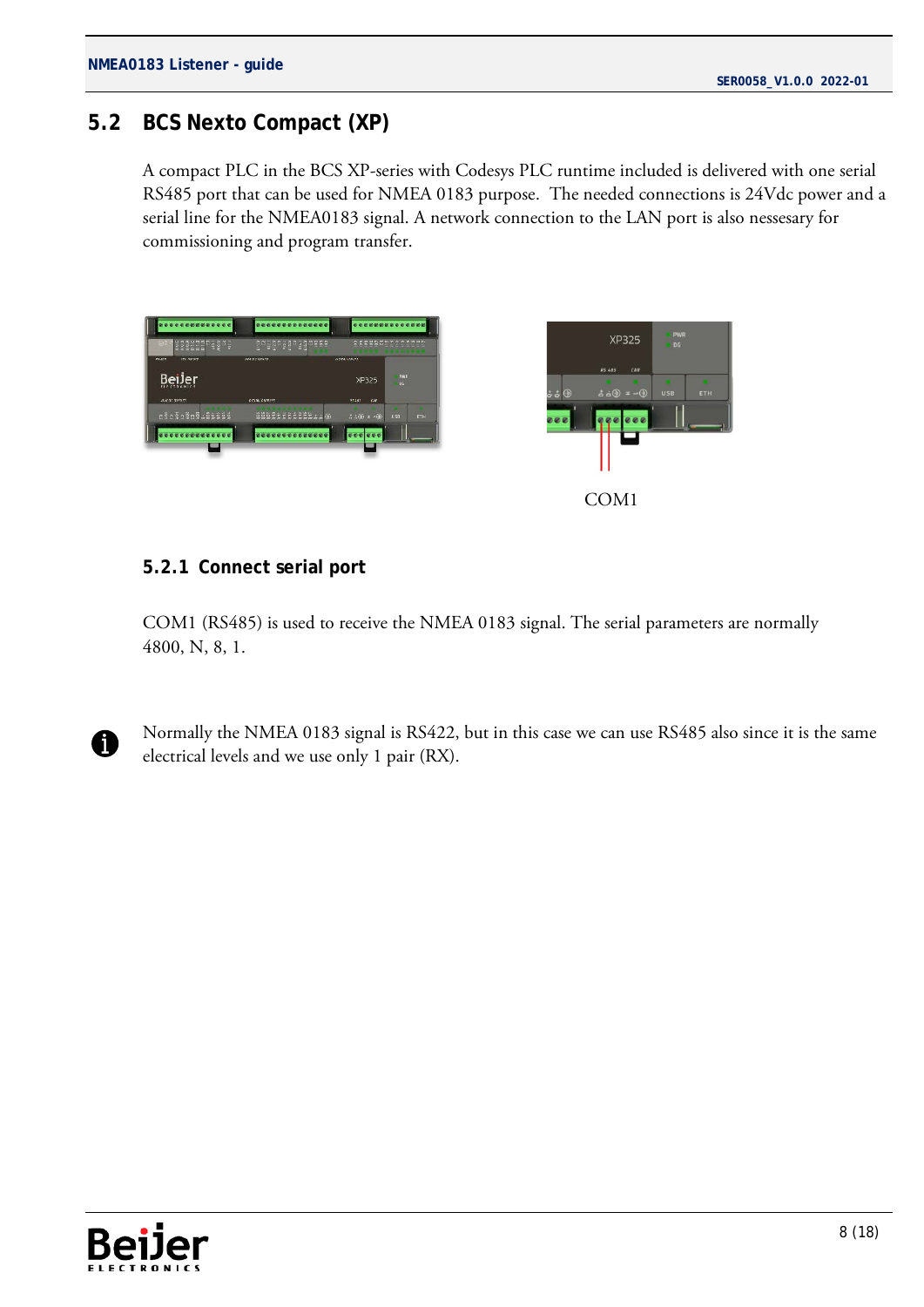## <span id="page-8-0"></span>**5.3 BCS Nexto modular (NX)**

A modular PLC in the BCS XP-series with Codesys PLC runtime included is delivered with one, two or tree serial ports (depending on the cpu) that can be used for NMEA 0183 purpose. The needed connections is 24Vdc power and a serial line for the NMEA0183 signal. RS422/RS485 is normally used, but RS232 can also be used in a point-point connection if the NMEA equipment permits. A network connection to one of the the LAN ports is also nessesary for commissioning and program transfer.

**Nexto Series** 



| <b>Type</b>            | Code              | <b>Communication Ports</b>                               |  |
|------------------------|-------------------|----------------------------------------------------------|--|
|                        | BCS-NX3003 ·      | 1x Serial (RS-485)<br>1x Ethernet TCP/IP                 |  |
|                        | <b>BCS-NX3004</b> | 1x Serial (RS-485/RS-422)<br>1x Ethernet TCP/IP          |  |
| <b>CPU<sub>s</sub></b> | <b>BCS-NX3005</b> | 1x Serial (RS-485/RS-422)<br>1x Ethernet TCP/IP          |  |
|                        | <b>BCS-NX3010</b> | 2x Serial (RS-232 e RS-485/RS-422)<br>1x Ethernet TCP/IP |  |

**BCS-NX3020** 

**BCS-NX3030** 

2x Serial (RS-232 e RS-485/RS-422)<br>2x Ethernet TCP/IP

2x Serial (RS-232 e RS-485/RS-422)<br>2x Ethernet TCP/IP

#### **5.3.1 Connect serial port**

COM1 or COM2 is used to receive the NMEA 0183 signal depending om the CPU type.



Normally the NMEA 0183 signal is RS422, but it is also possible use RS485 since it is the same electrical levels and we use only 1 pair (RX).

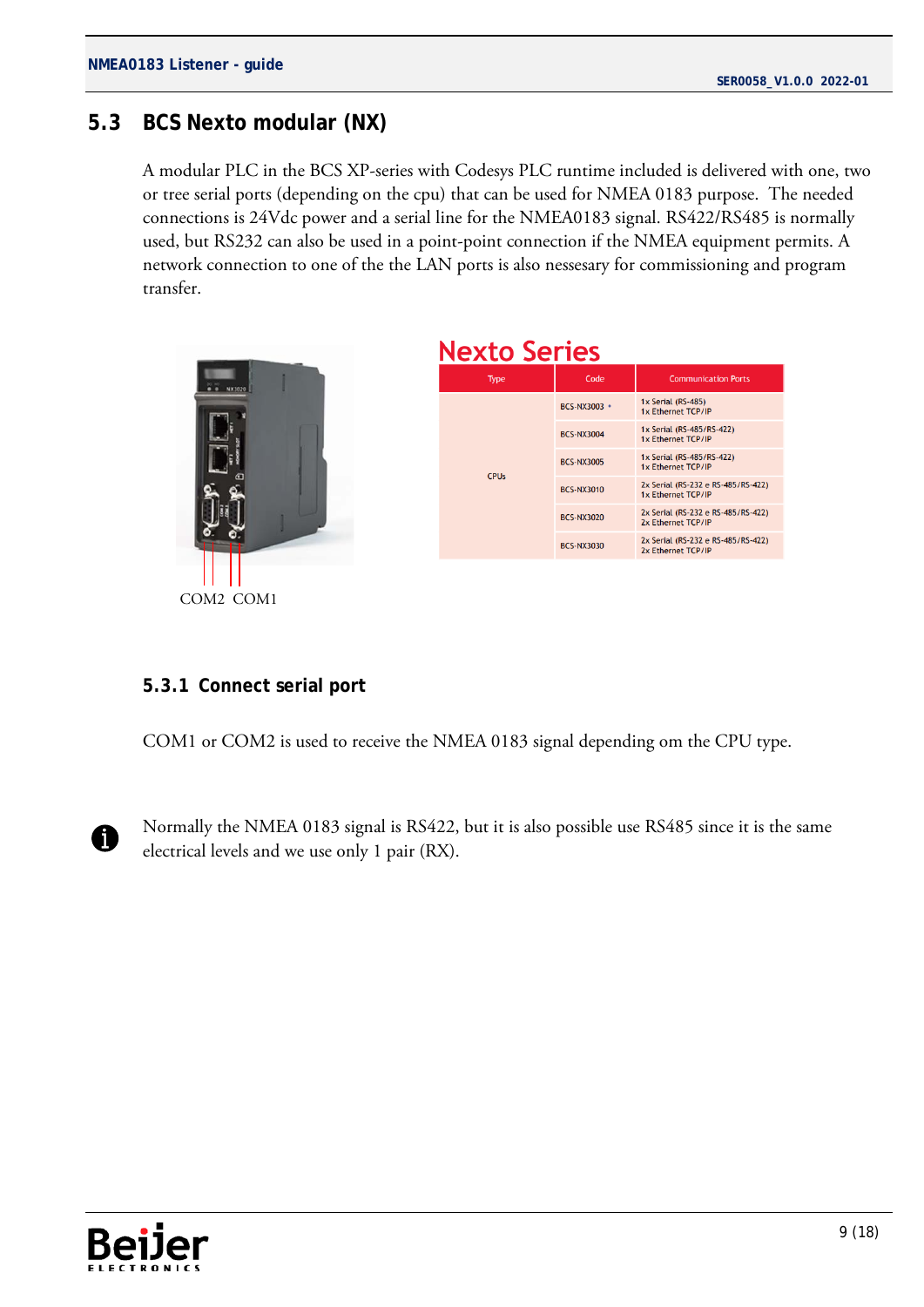# <span id="page-9-0"></span>**6. Configure the software**

### <span id="page-9-1"></span>**6.1 Add NMEA0183Listener.compiled-library to your project**

Start BCS Tools and select Library Repository under the Tools menu. Install the compiled library 'SER0058\_Vxxx\_NMEA0183ListenerXXXX.compiled-library'. There is one library for the X2 series and one for the Nexto-Series.



Open Library Manager in your project and add 'NMEA0183Listener'.



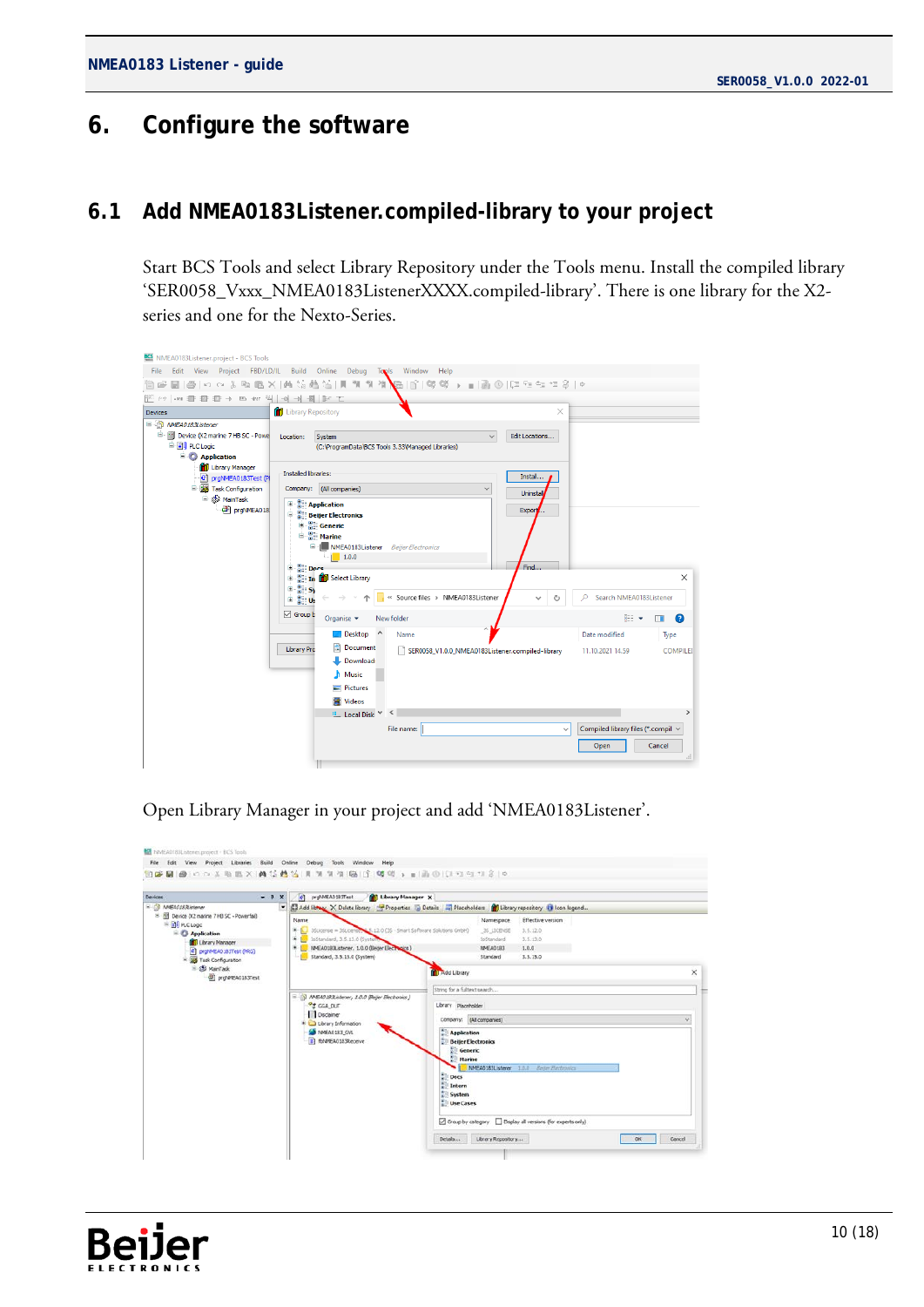## <span id="page-10-0"></span>**6.2 Open testproject in BCS Tools**

In addition to the library file, two testproject is included to show the functionality. It is called NMEA0183ListenerX2.projectarchive for the X2-series and NMEA0183ListenerNexto.projectarchive for the Nexto-series. The functionality is the same.

#### **6.2.1 NMEA0183ListenerX2**

The NMEA0183Receive function block is added in the project. In X2 the serial parameters are configured in the function block. It is possible to change the baudrate. The rest are fixed by the standard.



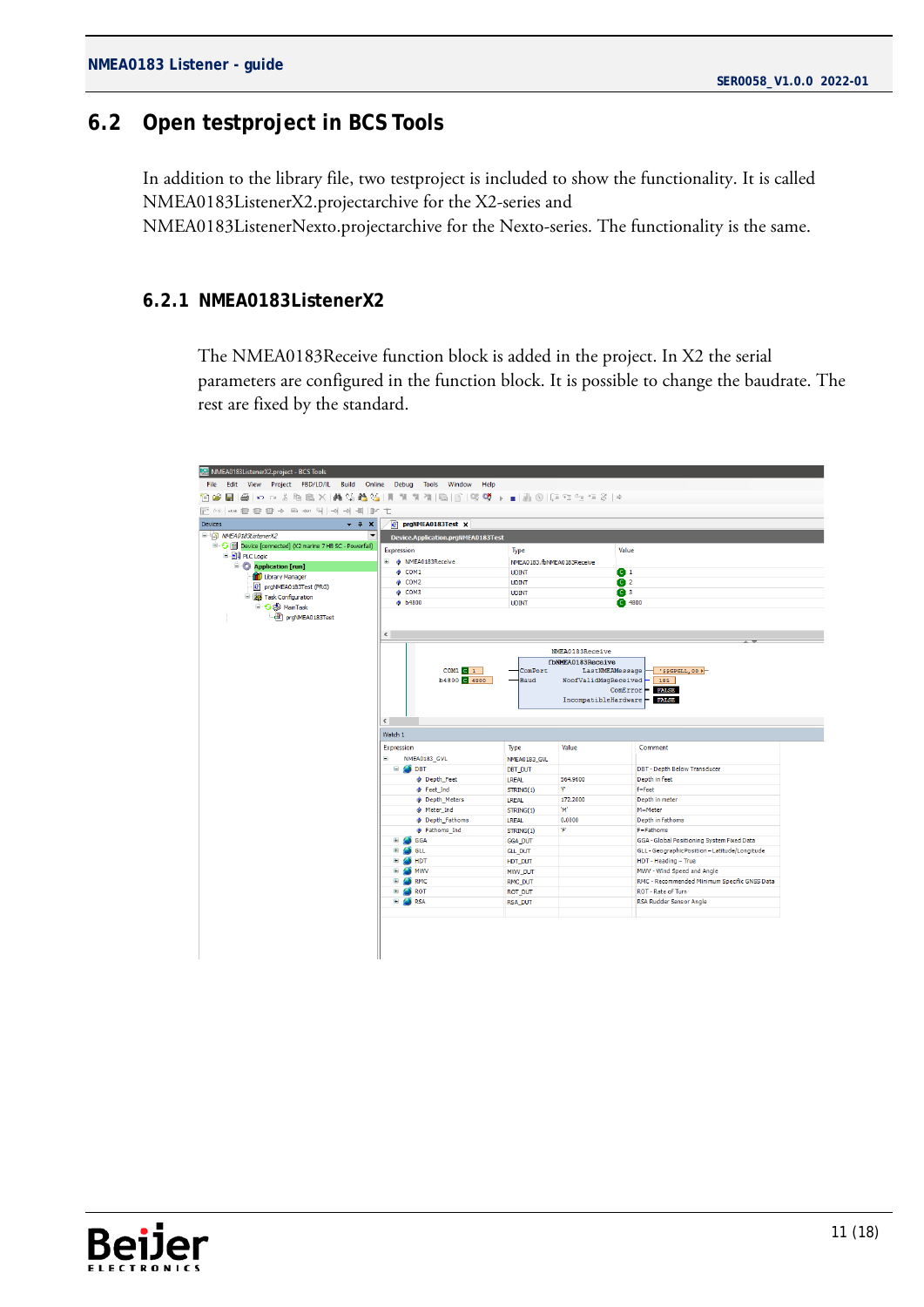#### **6.2.2 NMEA0183ListenerNexto**

The NMEA0183Receive function block is added in the project. Note that the port numbers start with '0' in Nexto.



For the Nexto PLS's, the serial parameters are configured in device list.



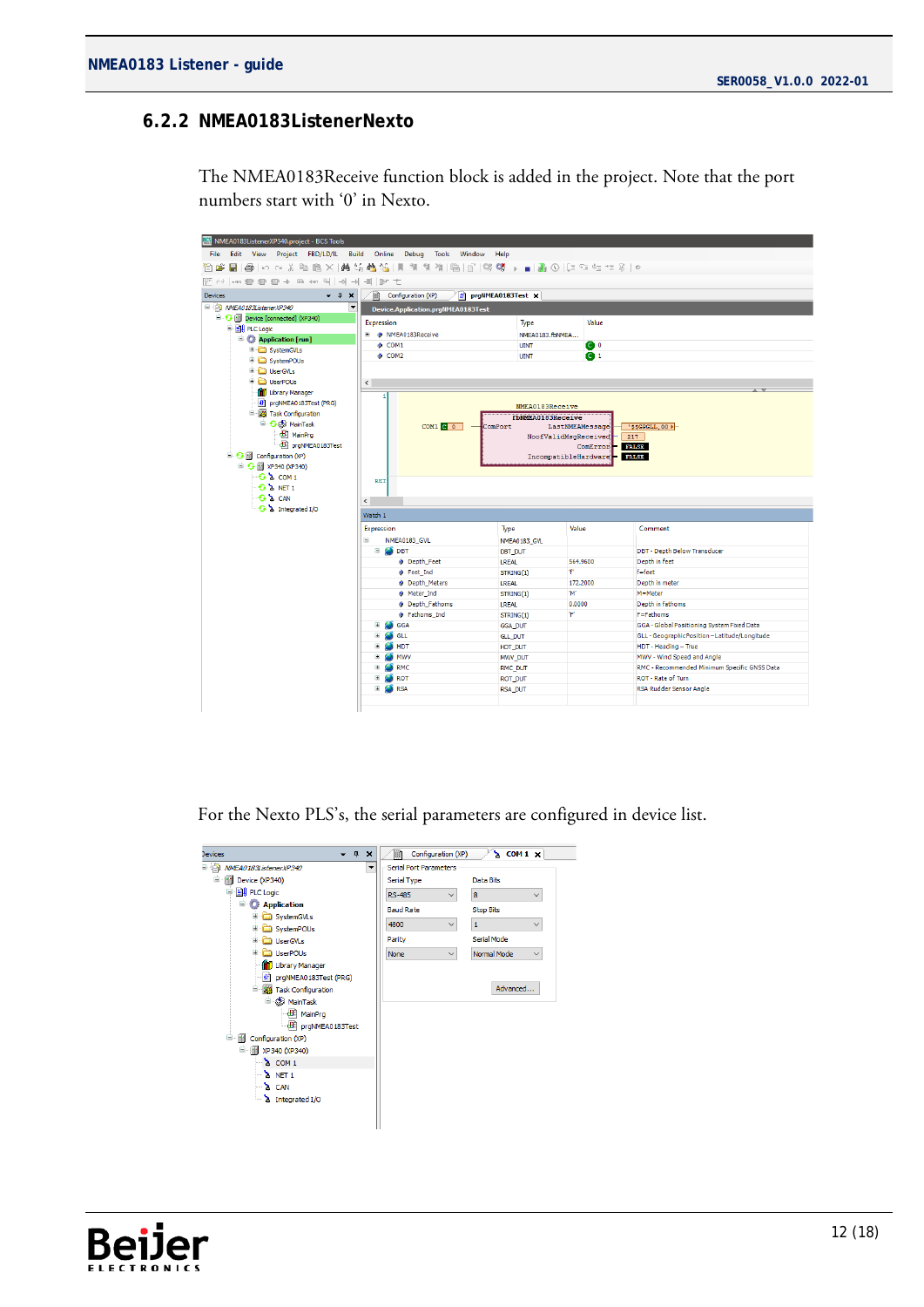# <span id="page-12-0"></span>**7. Description of the library**

The library consist of the 'fbNMEA0183Receive' function block, a struct for each message type and a global variable list with the decoded messages. See chapter 8 for details. The X2 version of the library have an additional setting for the baudrate.

| Library Manager X 1 prgNMEA0183Test                                                                                      |                                  |                          |                |         |                                                        |  |  |
|--------------------------------------------------------------------------------------------------------------------------|----------------------------------|--------------------------|----------------|---------|--------------------------------------------------------|--|--|
| <b>Add library X Delete library Properties Details B</b> Placeholders <b>All</b> Library repository <b>O</b> Icon legend |                                  |                          |                |         |                                                        |  |  |
| Name                                                                                                                     | Namespace                        | <b>Effective version</b> |                |         |                                                        |  |  |
| 田…<br>3SLicense = 3SLicense, 3.5.12.0 (3S - Smart Software Solutions GmbH)                                               | <b>3S LICENSE</b>                | 3.5.12.0                 |                |         |                                                        |  |  |
| 田-<br>IoStandard, 3.5.13.0 (System)                                                                                      | IoStandard                       | 3.5.13.0                 |                |         |                                                        |  |  |
| NMEA0183ListenerX2, 1.0.0 (Beijer Electronics)<br>田.                                                                     | NMEA0183                         | 1.0.0                    |                |         |                                                        |  |  |
| Standard = Standard, 3.5.13.0 (System)                                                                                   | Standard                         | 3.5.13.0                 |                |         |                                                        |  |  |
|                                                                                                                          |                                  |                          |                |         |                                                        |  |  |
|                                                                                                                          |                                  |                          |                |         |                                                        |  |  |
|                                                                                                                          |                                  |                          |                |         |                                                        |  |  |
| Documentation                                                                                                            |                                  |                          |                |         |                                                        |  |  |
| $\Box$ MMEA0183ListenerX2, 1.0.0 (Beije                                                                                  |                                  |                          |                |         |                                                        |  |  |
| Disclaimer                                                                                                               | FUNCTION_BLOCK fbNMEA0183Receive |                          |                |         |                                                        |  |  |
| Library Information                                                                                                      |                                  |                          |                |         |                                                        |  |  |
| <b>Structs</b><br>Name                                                                                                   | <b>Type</b>                      | <b>Inherited from</b>    | <b>Address</b> | Initial | Comment                                                |  |  |
| <sup>.◆</sup> !≴ DBT_DUT<br><b>ComPort</b>                                                                               | <b>UDINT</b>                     |                          |                |         | Comport to use                                         |  |  |
| <sup>◆</sup> ぱ GGA_DUT<br><b>Baud</b>                                                                                    | <b>UDINT</b>                     |                          |                |         | Baudrate, normally 4800. Nexto is set in configuration |  |  |
| <sup>ு</sup> ≴ GLL_DUT<br>LastNMEAMessage                                                                                | STRING(255)                      |                          |                |         | Output the last NMEA message received                  |  |  |
| <sup>◆</sup> ‼ HDT_DUT<br><b>NoofValidMsgReceived</b>                                                                    | <b>WORD</b>                      |                          |                |         | Number of valid messages received                      |  |  |
| <b>ੱ</b> ≴ MWV_DUT<br><b>ComError</b>                                                                                    | <b>BOOL</b>                      |                          |                |         | Problem accessing comport                              |  |  |
| <sup>◆</sup> LE RMC_DUT<br><b>IncompatibleHardware</b>                                                                   | <b>BOOL</b>                      |                          |                |         | Incompatible hardware is found                         |  |  |
| <sup>.◆</sup> ष्टं ROT_DUT                                                                                               |                                  |                          |                |         |                                                        |  |  |
| <sup>.◆</sup> ‼ RSA_DUT                                                                                                  |                                  |                          |                |         |                                                        |  |  |
| NMEA0183 GVL                                                                                                             |                                  |                          |                |         |                                                        |  |  |
| fbNMEA0183Receive                                                                                                        |                                  |                          |                |         |                                                        |  |  |
|                                                                                                                          |                                  |                          |                |         |                                                        |  |  |

|            | VAR GLOBAL NMEA0183 GVL |                |                |         |                                                |
|------------|-------------------------|----------------|----------------|---------|------------------------------------------------|
| Name       | Type                    | Inherited from | <b>Address</b> | Initial | Comment                                        |
| <b>DBT</b> | DBT_DUT                 |                |                |         | DBT - Depth Below Transducer                   |
| <b>GGA</b> | <b>GGA DUT</b>          |                |                |         | GGA - Global Positioning System Fixed Data     |
| GLL        | <b>GLL DUT</b>          |                |                |         | GLL - Geographic Position - Latitude/Longitude |
| <b>HDT</b> | HDT DUT                 |                |                |         | HDT - Heading - True                           |
| <b>MWV</b> | MWV_DUT                 |                |                |         | MWV - Wind Speed and Angle                     |
| <b>RMC</b> | RMC DUT                 |                |                |         | RMC - Recommended Minimum Specific GNSS Data   |
| <b>ROT</b> | ROT DUT                 |                |                |         | ROT - Rate of Turn                             |
| <b>RSA</b> | RSA DUT                 |                |                |         | RSA Rudder Sensor Angle                        |
| VHW        | VHW DUT                 |                |                |         | VHW - Water Speed and Heading                  |

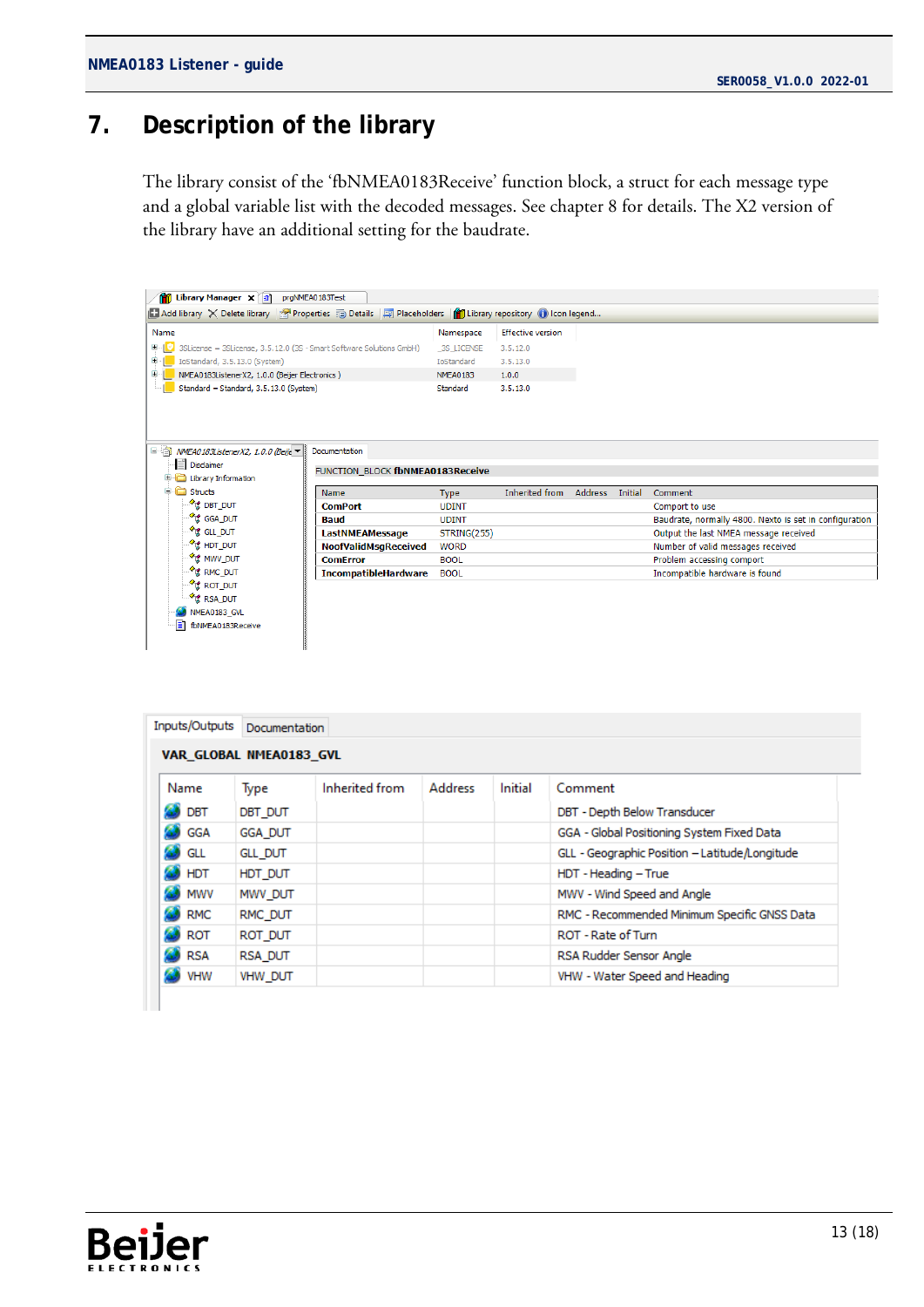# <span id="page-13-0"></span>**8. Supported NMEA messages**

The following NMEA messages is supported in this version.

### <span id="page-13-1"></span>**8.1 DBT**

#### DBT - Depth Below Transducer

| Expression           | Type         | Value    | Comment                      |
|----------------------|--------------|----------|------------------------------|
| NMEA0183 GVL.DBT     | DBT DUT      |          | DBT - Depth Below Transducer |
| Depth Feet           | <b>LREAL</b> | 564,9600 | Depth in feet                |
| ◈ Feet Ind           | STRING(1)    | Ψ        | $f = feet$                   |
| <b>Depth_Meters</b>  | LREAL        | 172,2000 | Depth in meter               |
| ◈ Meter Ind          | STRING(1)    | 'M'      | M=Meter                      |
| Depth Fathoms        | <b>LREAL</b> | 0.0000   | Depth in fathoms             |
| <b>O</b> Fathoms Ind | STRING(1)    | ۳        | F=Fathoms                    |
|                      |              |          |                              |

# <span id="page-13-2"></span>**8.2 GGA**

Global Positioning System Fix Data. Time, Position and fix related data for a GPS receiver.

| Expression                   | Type           | Value   | Comment                                         |
|------------------------------|----------------|---------|-------------------------------------------------|
| NMEA0183_GVL.GGA<br>$\equiv$ | <b>GGA DUT</b> |         | GGA - Global Positioning System Fixed Data      |
| UTC Hour                     | <b>WORD</b>    | 11      | <b>UTCHHmmss.sss</b>                            |
| UTC_Minute                   | <b>WORD</b>    | 41      | UTChhMMss.sss                                   |
| ◈ UTC Second                 | <b>REAL</b>    | 38,0000 | UTC hhmmSS.SSS                                  |
| Latitude_Degree              | <b>WORD</b>    | 0       | Latitude DDmm.mmmm                              |
| <b>S</b> Latitude Minute     | <b>LREAL</b>   | 1.2559  | Latitude ddMM.MMMM                              |
| ◈ Latitude NS                | STRING(1)      | 'N'     | N=North or S=South                              |
| Longitude Degree             | <b>WORD</b>    | 0       | Longitude DDDmm.mmmm                            |
| Longitude_Minute             | <b>LREAL</b>   | 0.0177  | Longitude dddMM.MMMMM                           |
| Longitude_EW                 | STRING(1)      | Έ       | F=Fast or W=West                                |
| ◈ GPS Quality                | <b>WORD</b>    | 2       | 0=Fix not available, 1=GSPS Mode, 2=Differenti  |
| ◈ SatellitesUsed             | <b>WORD</b>    | 8       | Number of satellites used (0-12)                |
| ◈ HDOP                       | <b>REAL</b>    | 1.4000  | Horizontal dilution of precision                |
| ◈ MSL Altitude               | REAL           | 0.0000  | Mean Sea Level Altitude                         |
| MSL Units<br>۰               | STRING(1)      | 'M'     | Mean Sea Level Units (Meters 'M')               |
| Geoid Separation             | <b>REAL</b>    | 0.0000  | Geoid Separation                                |
| Geoid Units<br>۰             | STRING(1)      | 'M'     | Geoid Separation Units (Meters 'M')             |
| AgeOfGPSData                 | <b>REAL</b>    | 5.0000  | Age of differential GPS data, empty if not used |
| DiffRefStationID             | <b>WORD</b>    | 100     | Differential reference station ID, 0000-1023    |
|                              |                |         |                                                 |

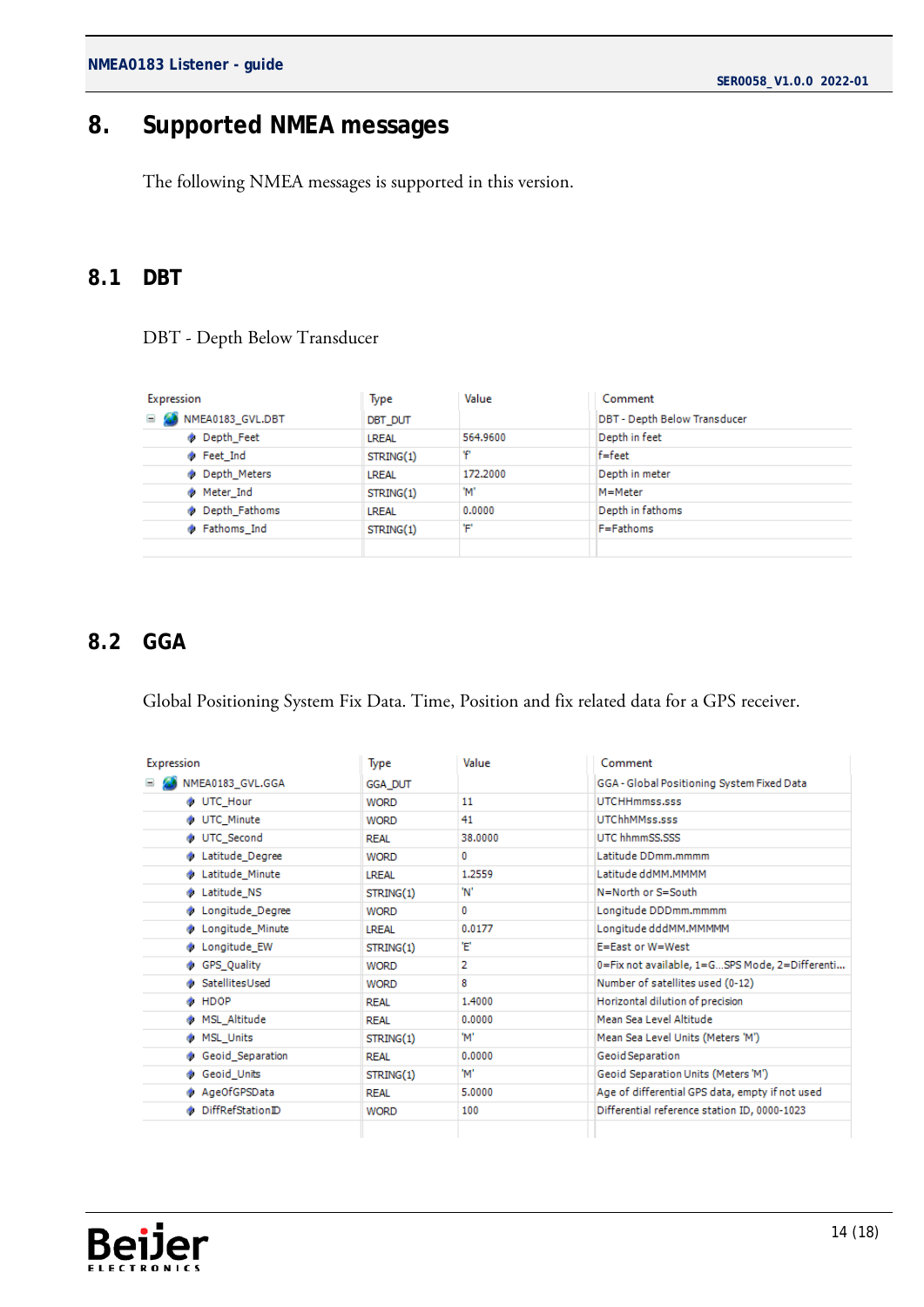# <span id="page-14-0"></span>**8.3 GLL**

| Expression                   | Type           | Value  | Comment                                       |
|------------------------------|----------------|--------|-----------------------------------------------|
| $\equiv$<br>NMEA0183 GVL.GLL | <b>GLL DUT</b> |        | GLL - GeographicPosition - Latitude/Longitude |
| Latitude Degree              | <b>WORD</b>    | 0      | Latitude DDmm.mmmm                            |
| Latitude Minute              | <b>LREAL</b>   | 0.1499 | Latitude ddMM.MMMM                            |
| ◈ Latitude NS                | STRING(1)      | 'N'    | N=North or S=South                            |
| Longitude Degree             | <b>WORD</b>    | 0      | Longitude DDDmm.mmmm                          |
| <b>Congitude Minute</b>      | LREAL          | 0.0039 | Longitude dddMM.MMMMM                         |
| <b>EW</b> Longitude EW       | STRING(1)      | Έ      | E=East or W=West                              |
| ◈ UTC Hour                   | <b>WORD</b>    | 13     | UTCHHmmss.sss                                 |
| UTC_Minute                   | <b>WORD</b>    | 43     | UTChhMMss.sss                                 |
| UTC Second                   | <b>REAL</b>    | 6,0000 | UTC hhmmSS.SSS                                |
| ◈ Status                     | STRING(1)      | 'A'    | A - Data Valid, V - Data Invalid              |
| ◈ Mode                       | STRING(1)      | 'D'    | A=Autonomous, D=DGPR (Only present in N       |
|                              |                |        |                                               |

Geographic Position – Latitude/Longitude.

## <span id="page-14-1"></span>**8.4 HDT**

| Expression       | Type         | Value    | Comment                |
|------------------|--------------|----------|------------------------|
| NMEA0183_GVL.HDT | HDT DUT      |          | HDT - Heading - True   |
| Heading Degrees  | <b>LREAL</b> | 137,4000 | <b>Heading Degrees</b> |
| Heading True     | STRING(1)    | ᠇        | T=True                 |
|                  |              |          |                        |

## <span id="page-14-2"></span>**8.5 MWV**

MWV - Wind Speed and Angle.

| Expression                  | Type         | Value    | Comment                                      |
|-----------------------------|--------------|----------|----------------------------------------------|
| <b>E S</b> NMEA0183_GVL.MWV | MWV DUT      |          | MWV - Wind Speed and Angle                   |
| ◈ Wind Angle                | <b>LREAL</b> | 124,3000 | Wind Angle 0-360 degrees                     |
| Angle Ref                   | STRING(1)    |          | Reference R=Relative, T=True                 |
| ◈ Wind Speed                | <b>LREAL</b> | 17,6000  | Wind Speed                                   |
| Speed Units                 | STRING(1)    | 'K'      | Wind Speed Units K/M/N                       |
| ◈ Status                    | STRING(1)    | 'A'      | Status, 'A' = Data valid, 'V' = Data invalid |
|                             |              |          |                                              |

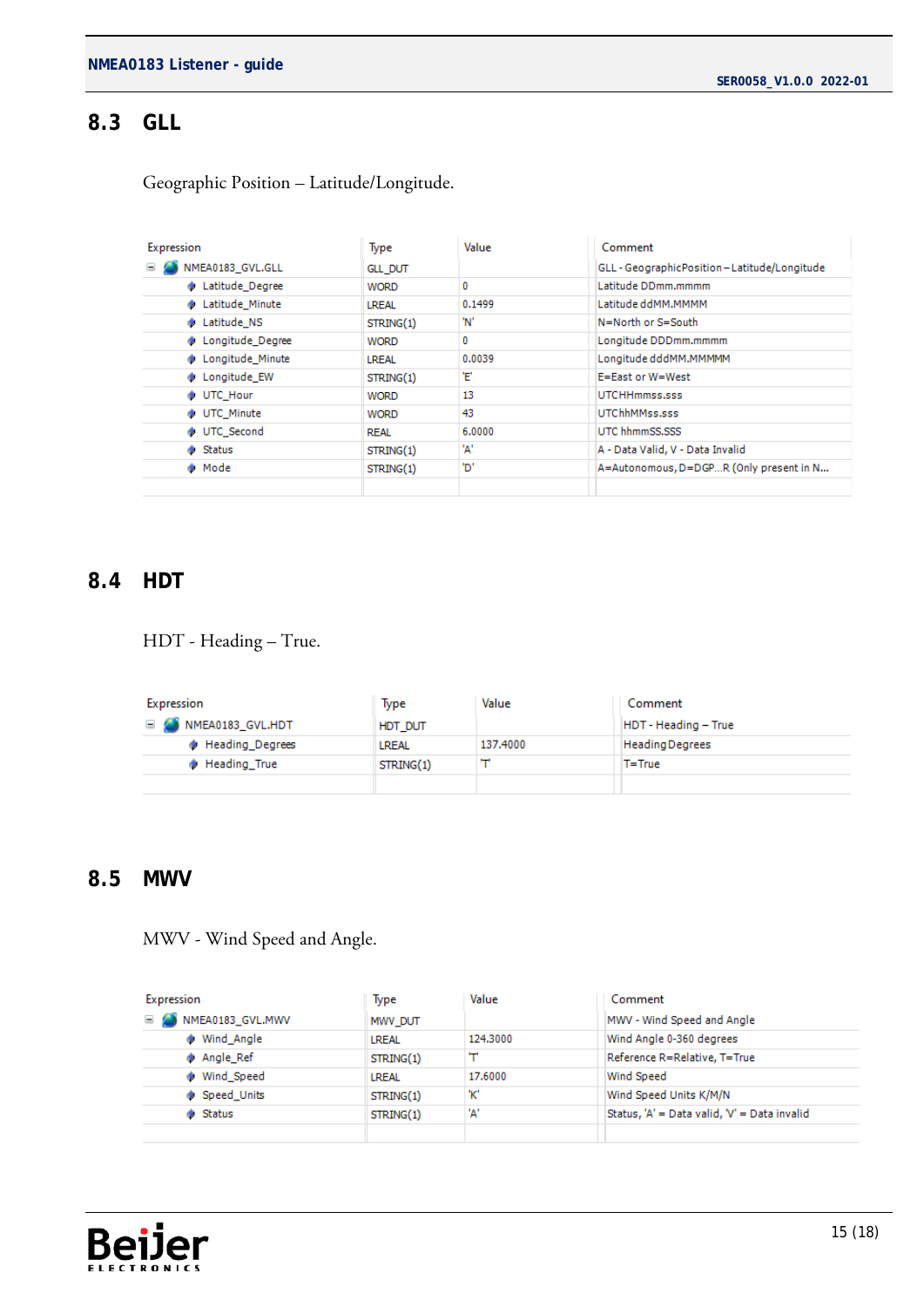## <span id="page-15-0"></span>**8.6 RMC**

| RMC - Recommended Minimum Specific GNSS Data. |  |  |  |
|-----------------------------------------------|--|--|--|
|-----------------------------------------------|--|--|--|

| RMC DUT<br>13<br><b>WORD</b><br>45<br><b>WORD</b><br>48,0000<br>'Aʻ<br>STRING(1)<br>0<br>WORD<br>0.7421<br>'N'<br>STRING(1) | RMC - Recommended Minimum Specific GNSS Data<br><b>UTCHHmmss.sss</b><br>UTChhMMss.sss<br>UTC hhmmSS.SSS<br>Latitude DDmm.mmmm<br>Latitude ddMM.MMMM<br>N=North or S=South |
|-----------------------------------------------------------------------------------------------------------------------------|---------------------------------------------------------------------------------------------------------------------------------------------------------------------------|
|                                                                                                                             |                                                                                                                                                                           |
|                                                                                                                             | Status, A = Active, V = Navigation receiver warning                                                                                                                       |
|                                                                                                                             |                                                                                                                                                                           |
|                                                                                                                             |                                                                                                                                                                           |
|                                                                                                                             |                                                                                                                                                                           |
|                                                                                                                             |                                                                                                                                                                           |
|                                                                                                                             |                                                                                                                                                                           |
|                                                                                                                             |                                                                                                                                                                           |
| 0<br><b>WORD</b>                                                                                                            | Longitude DDDmm.mmmm                                                                                                                                                      |
| 0.0193                                                                                                                      | Longitude dddMM.MMMMM                                                                                                                                                     |
| Έ<br>STRING(1)                                                                                                              | E=East or W=West                                                                                                                                                          |
| 13,1000                                                                                                                     | Speed over ground, knots                                                                                                                                                  |
| 1.5000                                                                                                                      | Course over ground , degrees True                                                                                                                                         |
| 29                                                                                                                          | Date Day                                                                                                                                                                  |
| 11                                                                                                                          | Date Month                                                                                                                                                                |
| 21                                                                                                                          | Date Year                                                                                                                                                                 |
| 0.0000                                                                                                                      | Magnetic Variation, degrees                                                                                                                                               |
|                                                                                                                             | E=East or W=West                                                                                                                                                          |
| <b>WORD</b>                                                                                                                 | <b>WORD</b><br><b>WORD</b><br>Έ<br>STRING(1)                                                                                                                              |

# <span id="page-15-1"></span>**8.7 ROT**

# ROT - Rate of Turn.

| Expression              | Type      | Value   | Comment                          |
|-------------------------|-----------|---------|----------------------------------|
| NMEA0183_GVL.ROT        | ROT DUT   |         | <b>ROT</b> - Rate of Turn        |
| <b>&amp;</b> RateOfTurn | LREAL     | 29,0000 | Rate of Turn, degrees/minutes    |
| ◈ Status                | STRING(1) | 'A'     | A - Data Valid, V - Data Invalid |
|                         |           |         |                                  |

## <span id="page-15-2"></span>**8.8 RSA**

# RSA - Rudder Sensor Angle.

| Expression                 | Type           | Value      | Comment                                         |
|----------------------------|----------------|------------|-------------------------------------------------|
| NMEA0183_GVL.RSA           | <b>RSA DUT</b> |            | RSA Rudder Sensor Angle                         |
| RudderAngle Star           | LREAL          | $-44,0000$ | Starboard (or single) rudsensor, "-" means Turn |
| <b>A</b> RAStar Status     | STRING(1)      | 'А'        | Status, A means data is valid                   |
| RudderAngle Port           | LREAL          | 0.0000     | Port rudder sensor                              |
| <b>&amp;</b> RAPort Status | STRING(1)      | $\bullet$  | Status, A means data is valid                   |
|                            |                |            |                                                 |

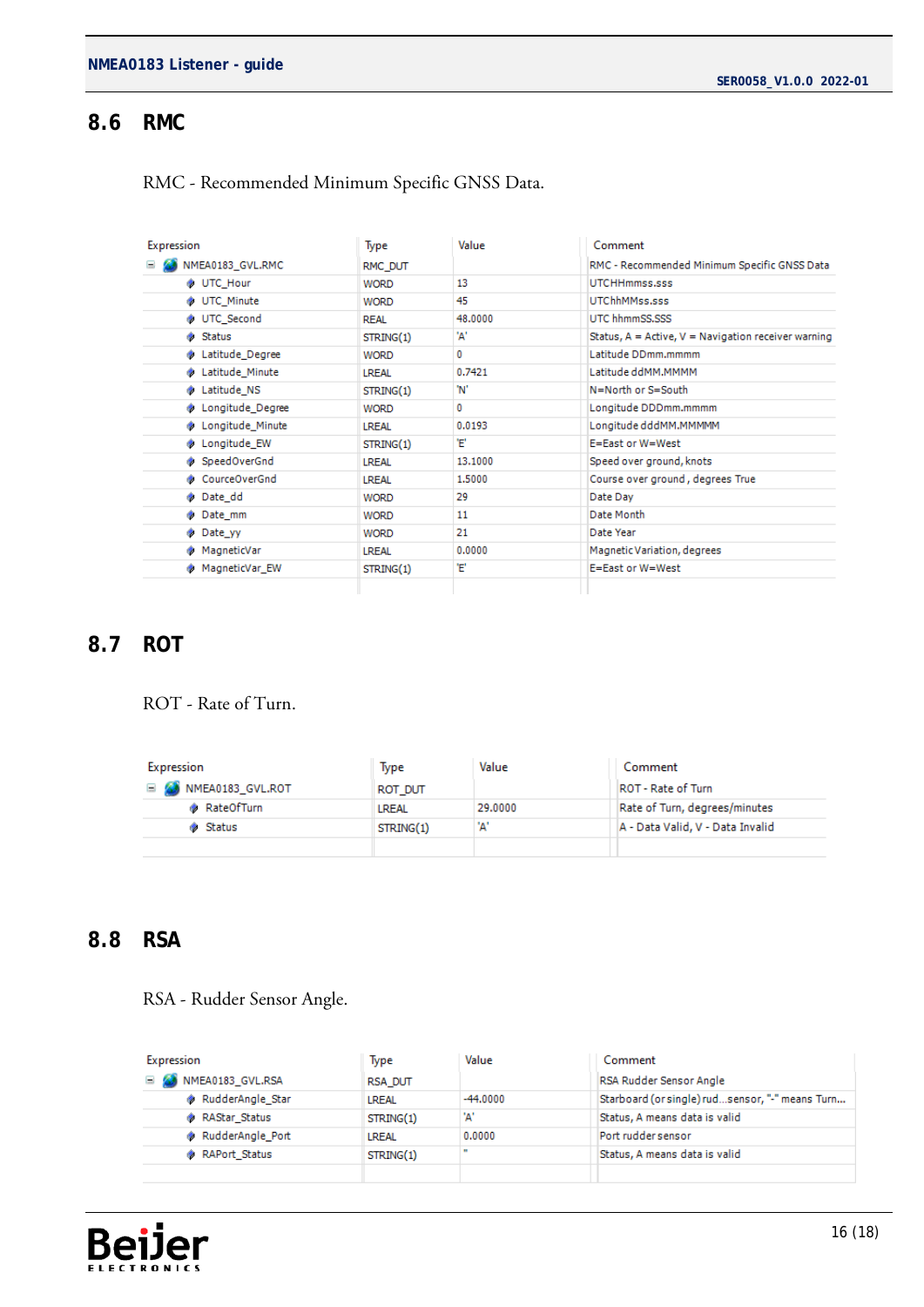## <span id="page-16-0"></span>**8.9 VHW**

| VHW - Water speed and Heading. |  |
|--------------------------------|--|
|--------------------------------|--|

| Expression                              | Type           | Value    | Comment                       |
|-----------------------------------------|----------------|----------|-------------------------------|
| NMEA0183_GVL.VHW<br>$\equiv \mathbf{A}$ | <b>VHW DUT</b> |          | VHW - Water Speed and Heading |
| <b>Degrees True</b>                     | <b>LREAL</b>   | 0.0000   | Degrees true                  |
| ◈ True Ind                              | STRING(1)      | т        | <b>T=TRUE</b>                 |
| <b>Degrees Magnetic</b>                 | <b>LREAL</b>   | 137,1900 | Degrees magnetic              |
| ◈ Magnetic Ind                          | STRING(1)      | 'M'      | M=Magnetic                    |
| WaterSpeed Kn                           | <b>LREAL</b>   | 1.5000   | Waterspeed in knots           |
| ◈ Kn Ind                                | STRING(1)      | 'N'      | $N =$ Knots                   |
| WaterSpeed Kmh                          | <b>LREAL</b>   | 2.7800   | Waterspeed in km/h            |
| ◈ Kmh Ind                               | STRING(1)      | 'K'      | $K = Km/h$                    |
|                                         |                |          |                               |